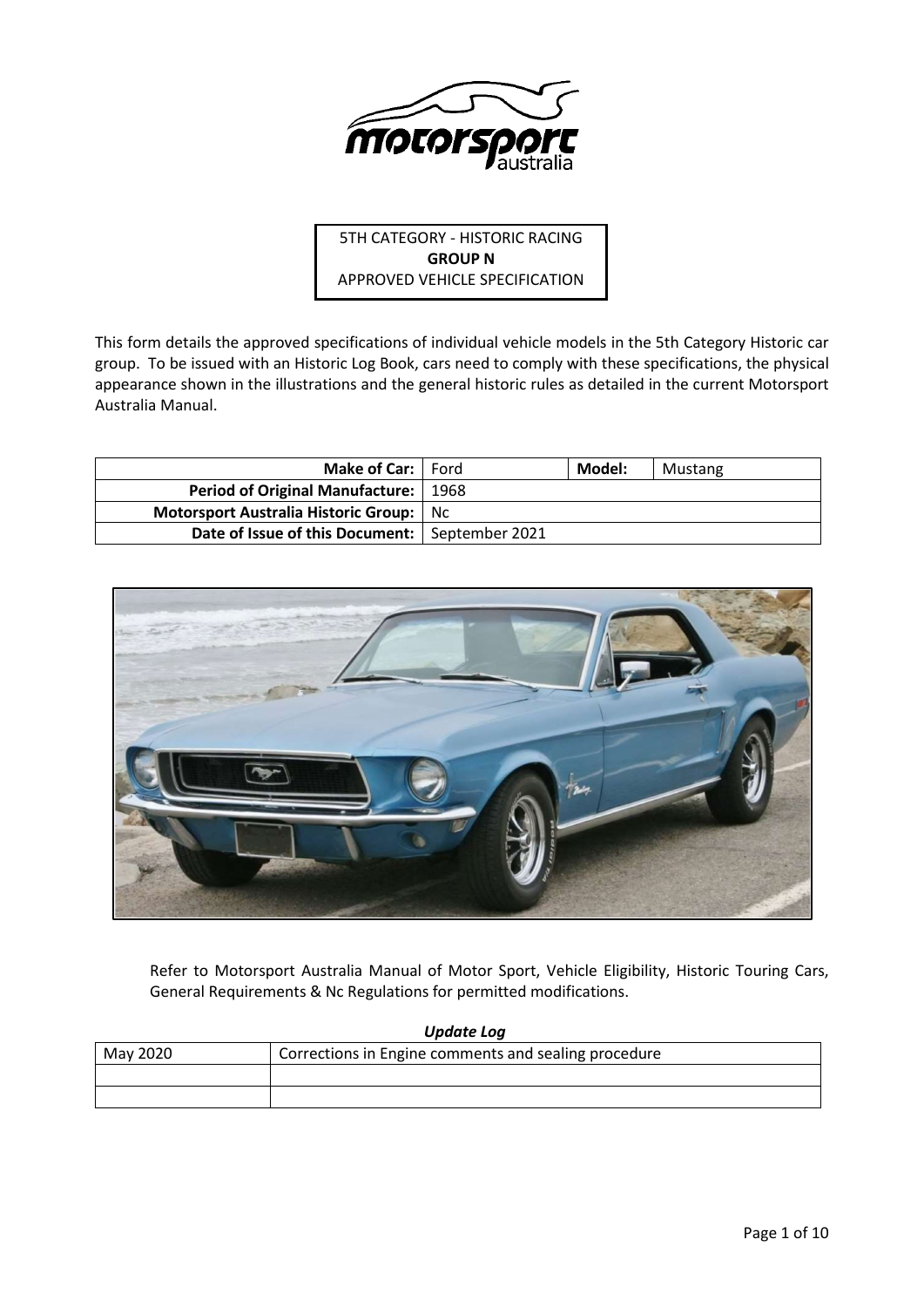# *SECTION 1 - CHASSIS*

# *1.1. CHASSIS*

| <b>Description:</b>             | Uni-body two door coupe                                |
|---------------------------------|--------------------------------------------------------|
| <b>Period of Manufacture:</b>   | 1967                                                   |
| <b>Manufacturer:</b>            | Ford Motor Co.                                         |
| <b>Chassis Number From:</b>     | 8(F, R or T)07(A, C, D, F or K)000001 E.g., 8F07D00001 |
| <b>Chassis Number location:</b> | Left hand front inner front fender                     |
| Material:                       | Steel                                                  |
| <b>Comments</b>                 | None                                                   |

#### *1.2. FRONT SUSPENSION*

| <b>Description:</b>           | Independent - upper wishbone, lower control arm & castor rod |  |                        |     |
|-------------------------------|--------------------------------------------------------------|--|------------------------|-----|
| <b>Spring Medium:</b>         | Coil                                                         |  |                        |     |
| Damper Type:                  | Telescopic                                                   |  | Adjustable:            | No. |
| Anti-sway bar:                | Fitted                                                       |  | Adjustable:            | No. |
| <b>Suspension adjustable:</b> | Method:<br>Yes                                               |  | Caster, camber and toe |     |
| Comments:                     | Refer to Appendix A                                          |  |                        |     |

# *1.3. REAR SUSPENSION*

| <b>Description:</b>           | Live rear axle                                                      |                    |             |     |
|-------------------------------|---------------------------------------------------------------------|--------------------|-------------|-----|
| <b>Spring Medium:</b>         | Semi elliptical leaf                                                |                    |             |     |
| <b>Damper Type:</b>           | Telescopic                                                          | Adjustable:<br>No. |             |     |
| Anti-sway bar:                | No                                                                  |                    | Adjustable: | N/A |
| <b>Suspension adjustable:</b> | No                                                                  | Method:            | N/A         |     |
| <b>Comments:</b>              | Refer to Appendix A.                                                |                    |             |     |
|                               | Overhead rear traction bars may be installed - refer to Appendix A. |                    |             |     |

# *1.4. STEERING*

| Type:                 | Recirculating ball and nut                                   | Make: | Ford |
|-----------------------|--------------------------------------------------------------|-------|------|
| <b>Power steering</b> | RAM type system                                              |       |      |
| <b>Comments</b>       | Power steering - See Appendix B.                             |       |      |
|                       | For fitment of a collapsible steering column see Appendix C. |       |      |

# *1.5. BRAKES*

|                               | <b>Front</b>        | Rear                    |  |
|-------------------------------|---------------------|-------------------------|--|
| Type:                         | Disc, vented        | Drum, twin leading shoe |  |
| <b>Dimensions:</b>            | 286 mm x 21 mm      | 254 mm x 63.5 mm        |  |
| <b>Material of drum/disc:</b> | Cast Iron           | Cast iron               |  |
| No. cylinders/pots per wheel: | Three               | Two                     |  |
| <b>Actuation:</b>             | Hydraulic           | Hydraulic               |  |
| <b>Caliper make:</b>          | Girling             |                         |  |
|                               | <b>Kelsey Hayes</b> |                         |  |
| <b>Caliper type:</b>          | Floating            |                         |  |
| <b>Material:</b>              | Cast iron           |                         |  |
| <b>Master cylinder make:</b>  | Ford                |                         |  |
| Type:                         | Tandem              |                         |  |
| <b>Adjustable bias:</b>       | No.                 |                         |  |
| <b>Servo Fitted:</b>          | Yes                 |                         |  |
| Comments:                     | <b>None</b>         |                         |  |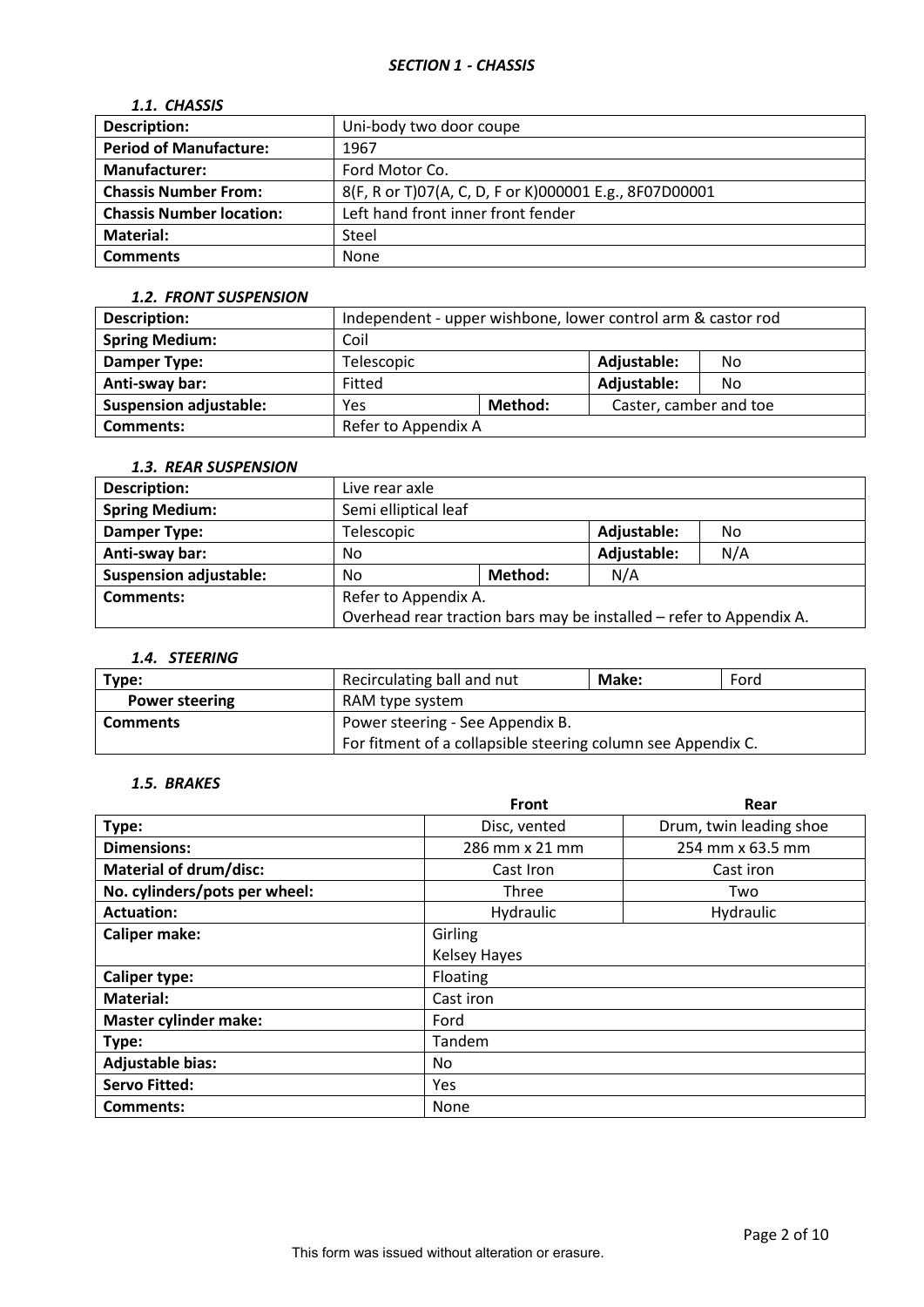# *2.1. ENGINE*

| Make:                           | Ford                                                                   |                         |            |
|---------------------------------|------------------------------------------------------------------------|-------------------------|------------|
| Model:                          | Windsor 302                                                            |                         |            |
| No. cylinders:                  | Eight                                                                  | <b>Configuration:</b>   | <b>Vee</b> |
| <b>Cylinder Block-material:</b> | Cast iron                                                              | <b>Two/Four Stroke:</b> | Four       |
| <b>Bore - Original:</b>         | 101.6 mm                                                               | <b>Max allowed:</b>     | 103.1 mm   |
| Stroke - original:              | 76.2 mm                                                                | <b>Max allowed:</b>     | 76.2 mm    |
| Capacity - original:            | 4942 cc                                                                | Max allowed:            | 5089 cc    |
| <b>Identifying marks:</b>       | C8AE or C8OE                                                           |                         |            |
|                                 | Engine block number is stamped on a flat horizontal surface behind the |                         |            |
|                                 | inlet manifold.                                                        |                         |            |
| <b>Cooling method:</b>          | Liquid                                                                 |                         |            |
| <b>Comments:</b>                | Ford replacement block for the Windsor engine, part number M-6010-     |                         |            |
|                                 | BOSS302 is approved for use.                                           |                         |            |
|                                 | See Appendix D.                                                        |                         |            |

#### *2.2. CYLINDER HEAD*

| Make:                     | Ford                                                                       |           |              |          |       |
|---------------------------|----------------------------------------------------------------------------|-----------|--------------|----------|-------|
| No. of valves/cylinder:   | Two                                                                        | Inlet:    | One          | Exhaust: | One   |
| No. of ports total:       | Eight                                                                      | Inlet:    | One          | Exhaust: | One   |
| No. of camshafts:         | <b>One</b>                                                                 | Location: | <b>Block</b> | Drive:   | Chain |
| <b>Valve actuation:</b>   | Pushrod and rocker                                                         |           |              |          |       |
| Spark plugs/cylinder:     | <b>One</b>                                                                 |           |              |          |       |
| <b>Identifying marks:</b> | 302 cast into heads adjacent to rocker stud boss.                          |           |              |          |       |
| Comments:                 | Tunnel Port heads allowed if using factory 4 bolt engine block or approved |           |              |          |       |
|                           | HC substitute.                                                             |           |              |          |       |
|                           | For approved replacement heads see Appendix D.                             |           |              |          |       |

## *2.3. LUBRICATION*

| Method:              | Wet sump              | Oil tank location: | N/A |
|----------------------|-----------------------|--------------------|-----|
| Dry sump pump type:  | N/A                   | Location:          | N/A |
| Oil cooler standard: | No                    | Location:          | N/A |
| Comments:            | Oil cooler permitted. |                    |     |

# *2.4. IGNITION SYSTEM*

| Type:        | Points, coil & distributor                |
|--------------|-------------------------------------------|
| <b>Make:</b> | Autolite                                  |
| Comments     | Breakerless electronic ignition permitted |

# *2.5. FUEL SYSTEM*

| <b>Carburettor Make:</b>    | Autolite   | Model: | 4300-4V |
|-----------------------------|------------|--------|---------|
| <b>Carburettor Number:</b>  | <b>One</b> |        |         |
| Size:                       | Various    |        |         |
| <b>Fuel injection Make:</b> | N/A        | Type:  | N/A     |
| Supercharged:               | No         | Type:  | N/A     |
| Comments:                   | None       |        |         |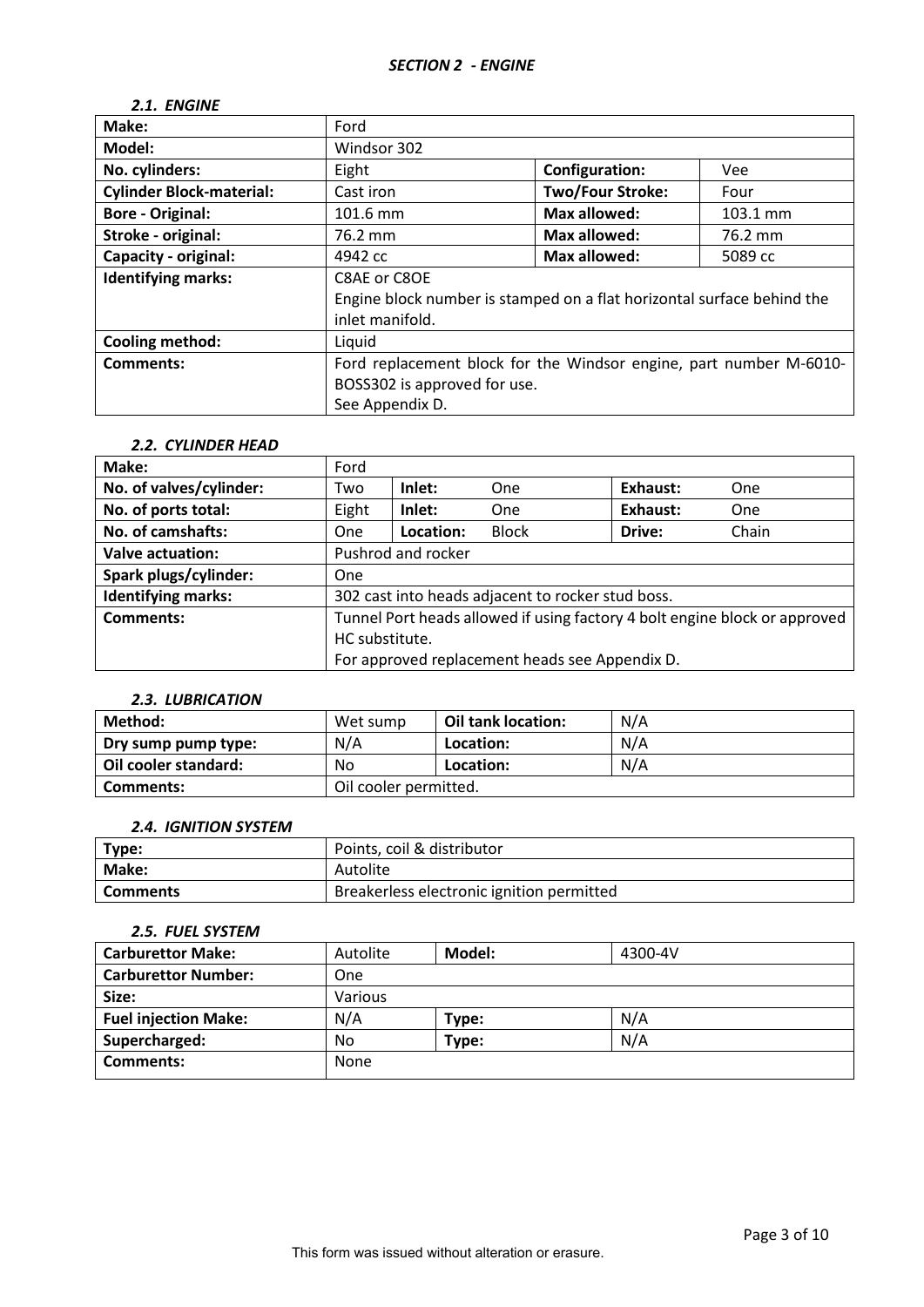#### *SECTION 3 - TRANSMISSION*

#### *3.1. CLUTCH*

| Make:                 | Ford       |
|-----------------------|------------|
| Type:                 | Diaphragm  |
| Diameter:             | 267 mm     |
| <b>No. of Plates:</b> | <b>One</b> |
| <b>Actuation:</b>     | Hydraulic  |
| <b>Comments:</b>      | None       |

#### *3.2. TRANSMISSION*

| Type:                                | Synchromesh                                         |  |  |
|--------------------------------------|-----------------------------------------------------|--|--|
| Make:                                | Ford Top Loader or Borg Warner T10                  |  |  |
| <b>Gearbox location:</b>             | Behind engine                                       |  |  |
| No. forward speeds:                  | Four                                                |  |  |
| <b>Gearchange type and location:</b> | Remote lever floor                                  |  |  |
| Case material:                       | Cast iron (Ford Top Loader) Alloy (Borg Warner T10) |  |  |
| <b>Identifying marks:</b>            | N/A                                                 |  |  |
| <b>Comments:</b>                     | None                                                |  |  |

#### *3.3. FINAL DRIVE*

| Make:                     | Ford      | Model: | 9 inch |
|---------------------------|-----------|--------|--------|
| Type:                     | Live axle |        |        |
| <b>Ratios:</b>            | Various   |        |        |
| <b>Differential type:</b> | Open/Free |        |        |
| Comments:                 | None      |        |        |

# *3.4. TRANSMISSION SHAFTS (EXPOSED)*

| Number:      | One                                 |
|--------------|-------------------------------------|
| Location:    | Gearbox to final drive              |
| Description: | Open tailshaft with twin uni joints |
| Comments:    | Steel                               |

#### *3.5. WHEELS & TYRES*

| <b>Wheel type - Original:</b>  | Pressed disc              | <b>Material - Original:</b> |  | Steel             |
|--------------------------------|---------------------------|-----------------------------|--|-------------------|
| Wheel type - Allowed:          | Period cast               | <b>Material - Allowed:</b>  |  | Alloy             |
| <b>Fixture method:</b>         | <b>Studs</b>              | No. studs:                  |  | Five              |
| Wheel dia. & rim width         | <b>FRONT</b>              |                             |  | <b>REAR</b>       |
| Original:                      | $7'' \times 14''$         |                             |  | $7'' \times 14''$ |
|                                | $8'' \times 15''$         |                             |  | $8'' \times 15''$ |
| <b>Allowed</b>                 | $8'' \times 15''$         |                             |  | $8'' \times 15''$ |
| <b>Tyre Section:</b>           |                           |                             |  |                   |
| Allowed:                       | Refer approved tyre list. |                             |  |                   |
| <b>Aspect ratio - minimum:</b> | 60% minimum aspect ratio. |                             |  |                   |
| <b>Comments:</b>               | None                      |                             |  |                   |
|                                |                           |                             |  |                   |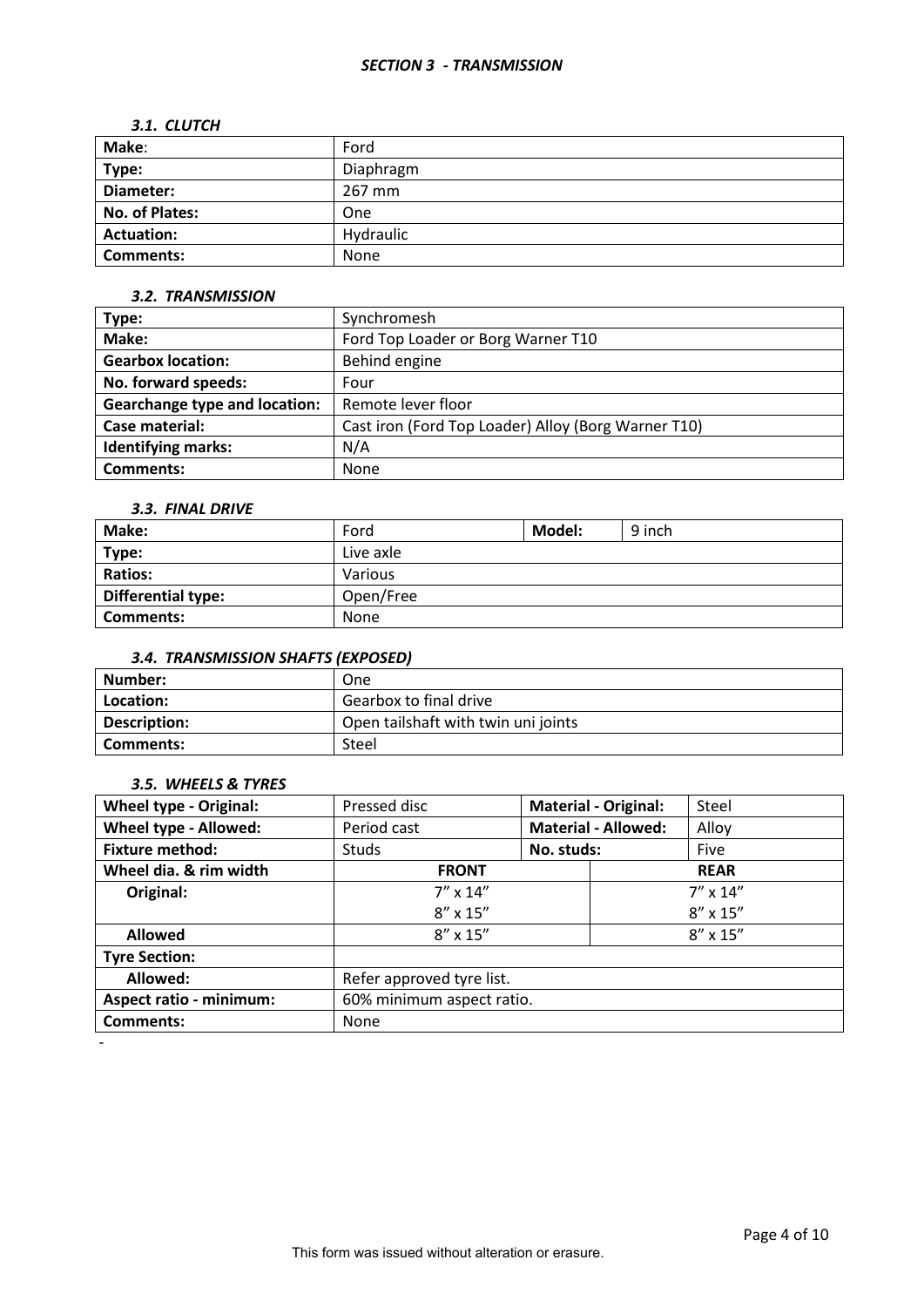#### *SECTION 4 GENERAL*

#### *4.1. FUEL SYSTEM*

| <b>Tank Location:</b> | Boot floor                                        | Capacity: | 75 litres |
|-----------------------|---------------------------------------------------|-----------|-----------|
| Fuel pump, type:      | Mechanical, left side of   Make:<br>engine block. |           | Ford      |
| Comments:             | <b>None</b>                                       |           |           |

## *4.2. ELECTRICAL SYSTEM*

| Voltage:                 | $\sim$<br>∸         | <b>Alternator fitted:</b> | Alternator |
|--------------------------|---------------------|---------------------------|------------|
| <b>Battery Location:</b> | Engine compartment. |                           |            |
| Comments:                | <b>None</b>         |                           |            |

## *4.3. BODYWORK*

| Type:            | Closed touring                                                        | <b>Material:</b> | Steel |
|------------------|-----------------------------------------------------------------------|------------------|-------|
| No. of seats:    | Four                                                                  | No. doors:       | Two   |
| <b>Comments:</b> | 1967 body permitted when modified (indicator recesses are removed) to |                  |       |
|                  | match 1968 configuration and external cosmetics.                      |                  |       |

#### *4.4. DIMENSIONS*

| Track - Front: | 1526 mm | Rear:                  | 1519 mm |
|----------------|---------|------------------------|---------|
| Wheelbase:     | 2743 mm | <b>Overall length:</b> | 4663 mm |
| Dry weight:    | 1188 kg |                        |         |
| Comments:      | None    |                        |         |

## *4.5. SAFETY EQUIPMENT*

Refer applicable Group Regulations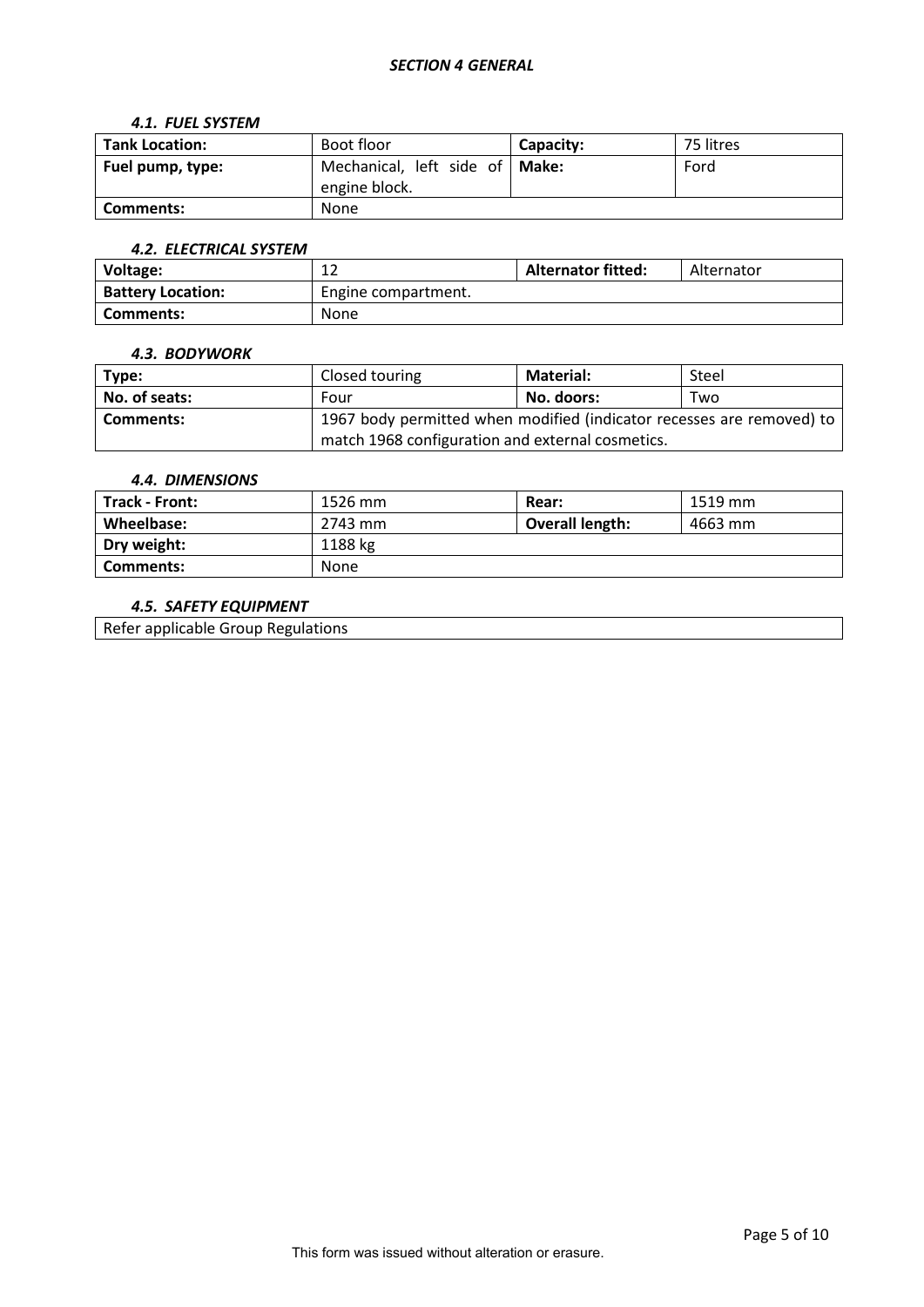## *Appendix A*

## *Suspension*

## *Front*

Spring height adjustment permitted.

## *Rear*

Spring height adjustment permitted.

## **Traction Bar installation**

These bars are permitted to enter the interior of the car to a point beneath the rear seat. The forward end of the traction bar must be a bushing and the axle end may be a spherical joint. No part of these bars or their attachment points may be connected to any part of the roll cage. The interior floor opening should have some sealing to prevent the ingress of foreign material & water etc.



**Overhead rear traction Bars**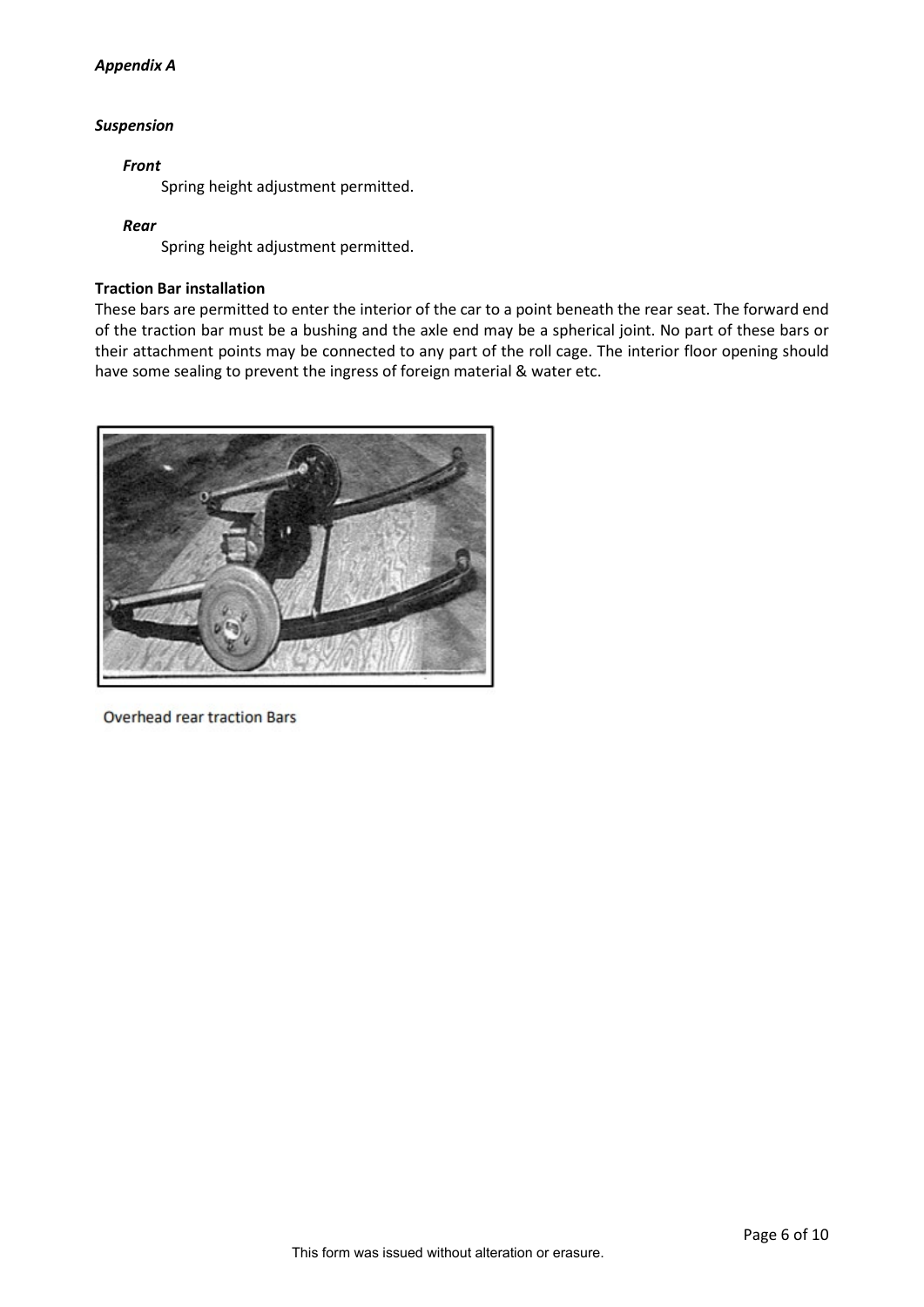### **Appendix B**

#### **Power steering – LHD**

RAM type system, which was a factory produced solution from Ford for 1964 to 1969 (inclusive) for lefthand drive Ford Mustangs.

#### **Power steering – RHD**

Approved is a RAM type system, which was a factory produced solution from Ford for 1964 to 1969 (inclusive) for left-hand drive Ford Mustangs.

The fitting of this approved solution to a right-hand drive vehicle involves the placement of the RAM system upside-down. This results in the hoses for the RAM system being at the bottom of the RAM, rather than the top, as is the case with fitment on a left-hand drive vehicle.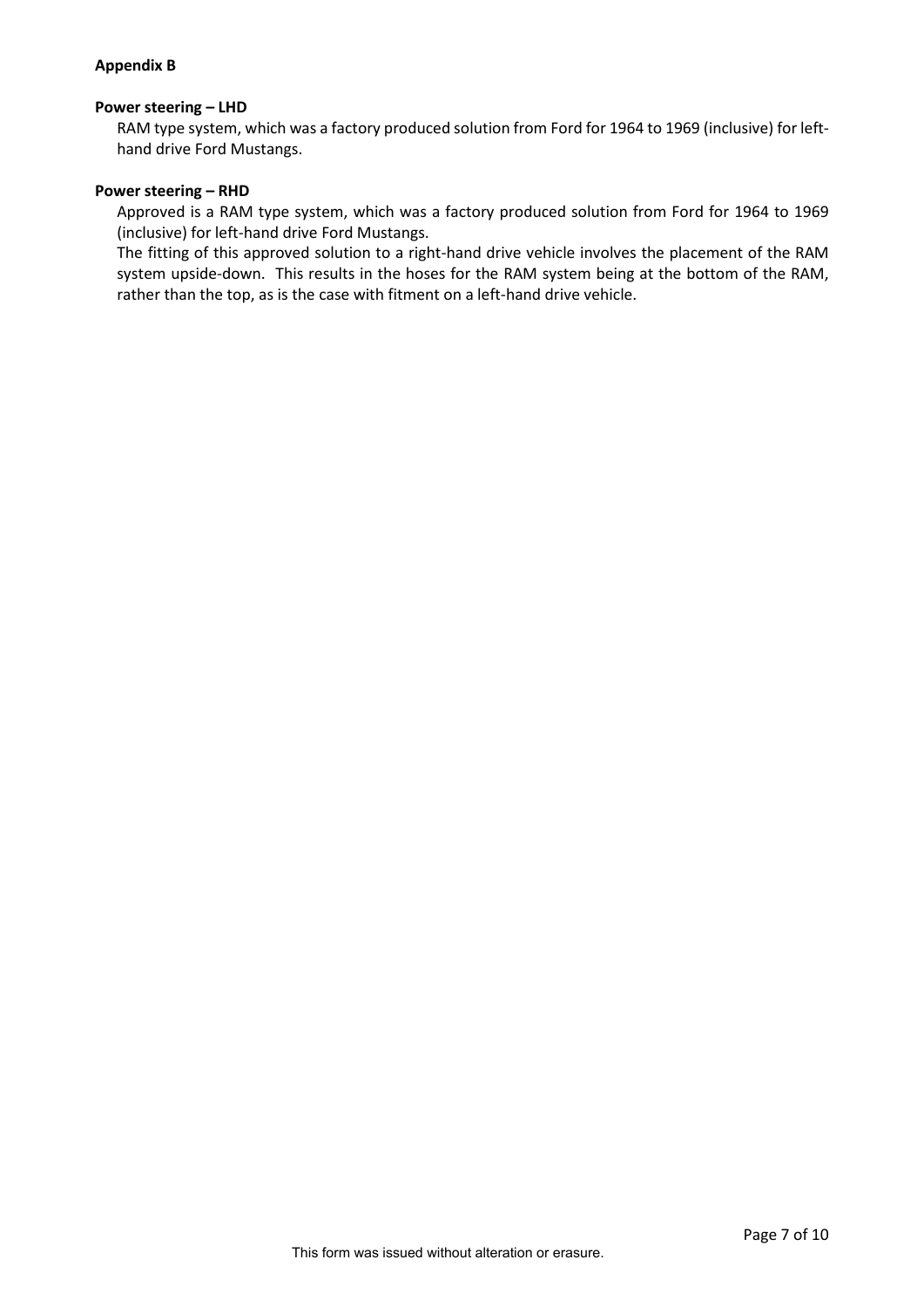# *Appendix C*

# *Replacement of solid steering column with collapsible type.*

The original steering column main outer tube and steering shaft is replaced with a collapsible steering column main outer tube and steering shaft from an Australian XA to XC Ford Falcon. The Ford Falcon main tube is modified by removing the spot-welded Ford Australia mount and drilling a hole in the column for the Ford USA mount that bolts into the dashboard.



The Ford Falcon main outer tube will locate in the original lower firewall mount. An original Ford Australia coupler can then be used to join the collapsible inner shaft to the original steering box.



The original Ford USA steering column top and switches can then be mounted on the top of the Collapsible column to retain the original look and functions.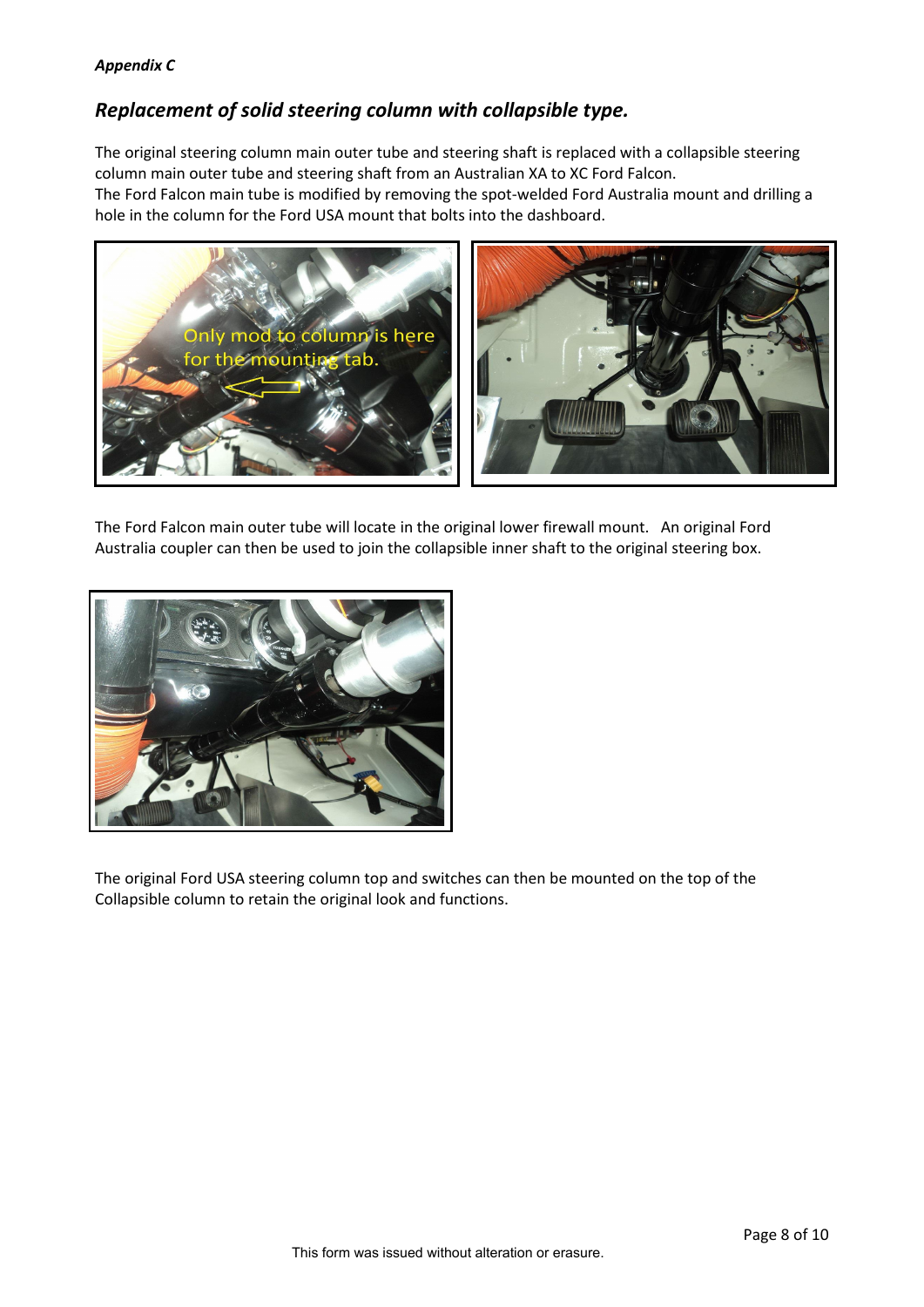# *Appendix D*

### **Block**

Ford replacement block for the Windsor 302 engine, part number M-6010BOSS302 is approved for use. Logbook endorsed and the engine sealed required.

## **Cylinder Heads**

Approved cast iron cylinder heads are:

- Dart Iron Eagle No. 1330008 \*
- RHS Pro Action Small Block Ford No. 35305
- World Products Windsor Junior.

The heads are to be in the manufactured state, save for refacing the cylinder gasket face and matching the inlet ports by not more than 12mm from the port face.

∗ Dart Iron Eagle require the use of a MSD Soft Touch rev limiter Part No 8728 with a 7500 RPM limit. The limiter will be subject to testing at race meetings. The limiter will be located in an easily accessible position within the engine bay.

#### **Sealing procedure for engines using the substitute cylinder head**

- 1. Engine to be assemble to short motor without sump.
- 2. Heads to be assembled ready to be fitted to engine.
- 3. 2 sump bolts/studs to be drilled. 2 top timing case bolts/studs to be drilled.
- 4. The sealer will pick two valves from one cylinder of either head to be removed to check that under the valve head and the ports are unmodified and that the valve heads are 1.94" in diameter for the inlet, and 1.6" for the exhaust.
- 5. Check the inlet and exhaust ports are unmodified except for the allowance allowed, from the manifold faces, into the port for manifold alignment.
- 6. Combustion chambers are to be as per above.
- 7. Measure bore and stroke.
- 8. Note whether 2 bolt or 4 bolt block.
- 9. Fit sump and fit seal. Seal timing case.
- 10. Fit heads and drill holes in appropriate positions in the corners of the block and heads to enable wire and seals to be fitted.
- 11. Seal heads to block. Note seal numbers. Competitor gets a signed sealers document.

Note: If the heads are removed, they must be re-sealed following the above points 4, 5, 10 and 11.

#### **Allowances**

- 1. Surfacing of the head face is allowed to achieve required combustion chamber volume or restore the cylinder head from engine failure damage and/or overheating.
- 2. K Line .030" bronze valve guide inserts are allowed if required and to recondition to standard size from excessive wear.
- 3. Port match inlet and exhaust ports to manifold to a maximum of the allowed depth from the manifold face. Inlet and exhaust ports must be left completely untouched from under the valve seats to within allowed depth from the manifold face. Machining is allowed of the valve spring pad and valve guide outside diameter and length as well as pushrod holes. This will enable spring locators, valve springs, stem seals, valve spring installation height and pushrod clearance to be correctly set up and fitted.
- 4. Valve seat cutting/grinding is allowed, but the original valve sizes of inlet and exhaust must be retained. No machining is permitted under the valve seat.